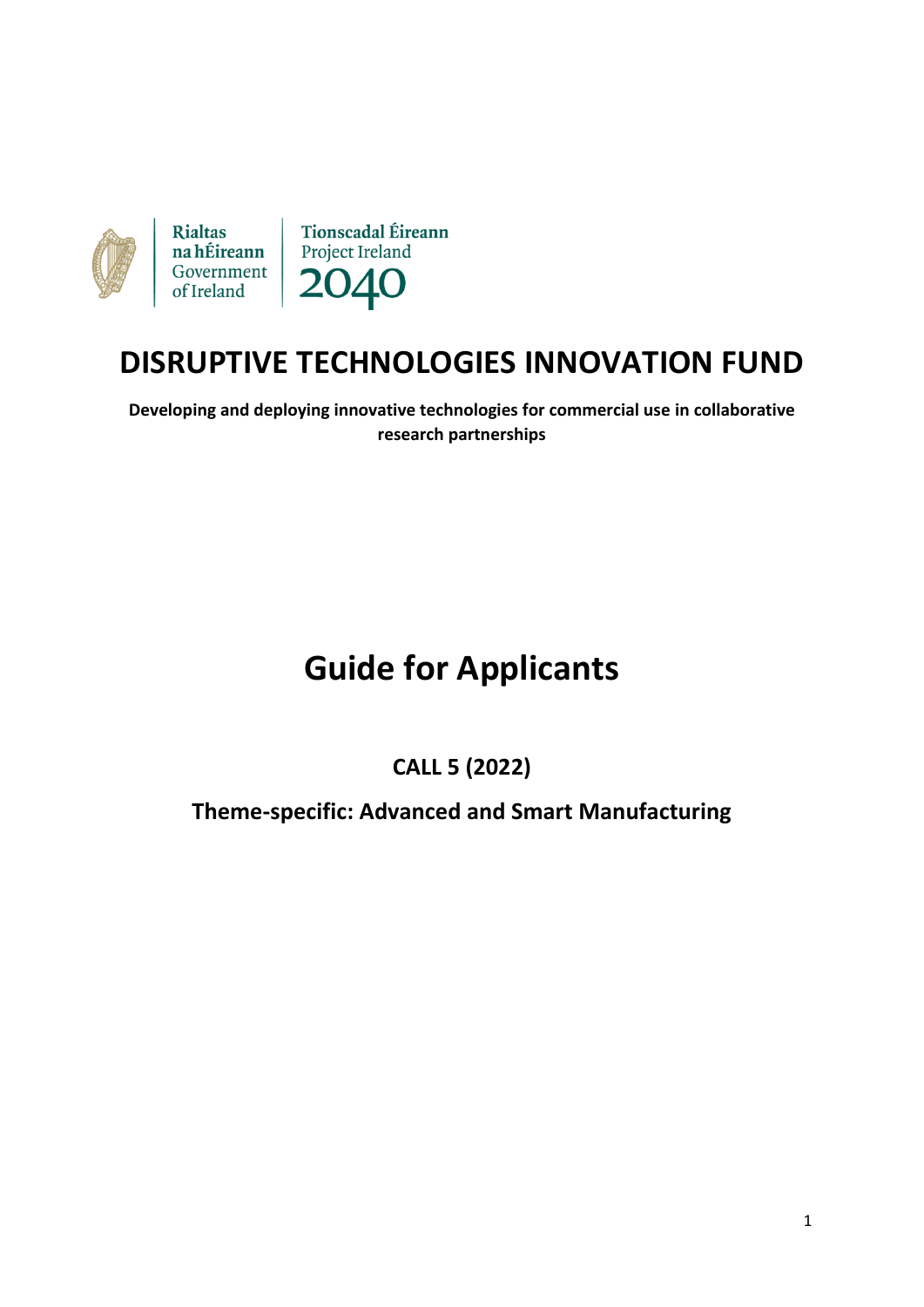# **Important dates**

| <b>CALL 5 INDICATIVE SCHEDULE</b> |                                 |  |
|-----------------------------------|---------------------------------|--|
| <b>Call launch</b>                | <b>22 April 2022</b>            |  |
| Webinar                           | 19 May 2022                     |  |
| <b>Applicant deadline</b>         | 14 July 2022 (15.00 Irish Time) |  |
| <b>Announcement of results</b>    | December 2022                   |  |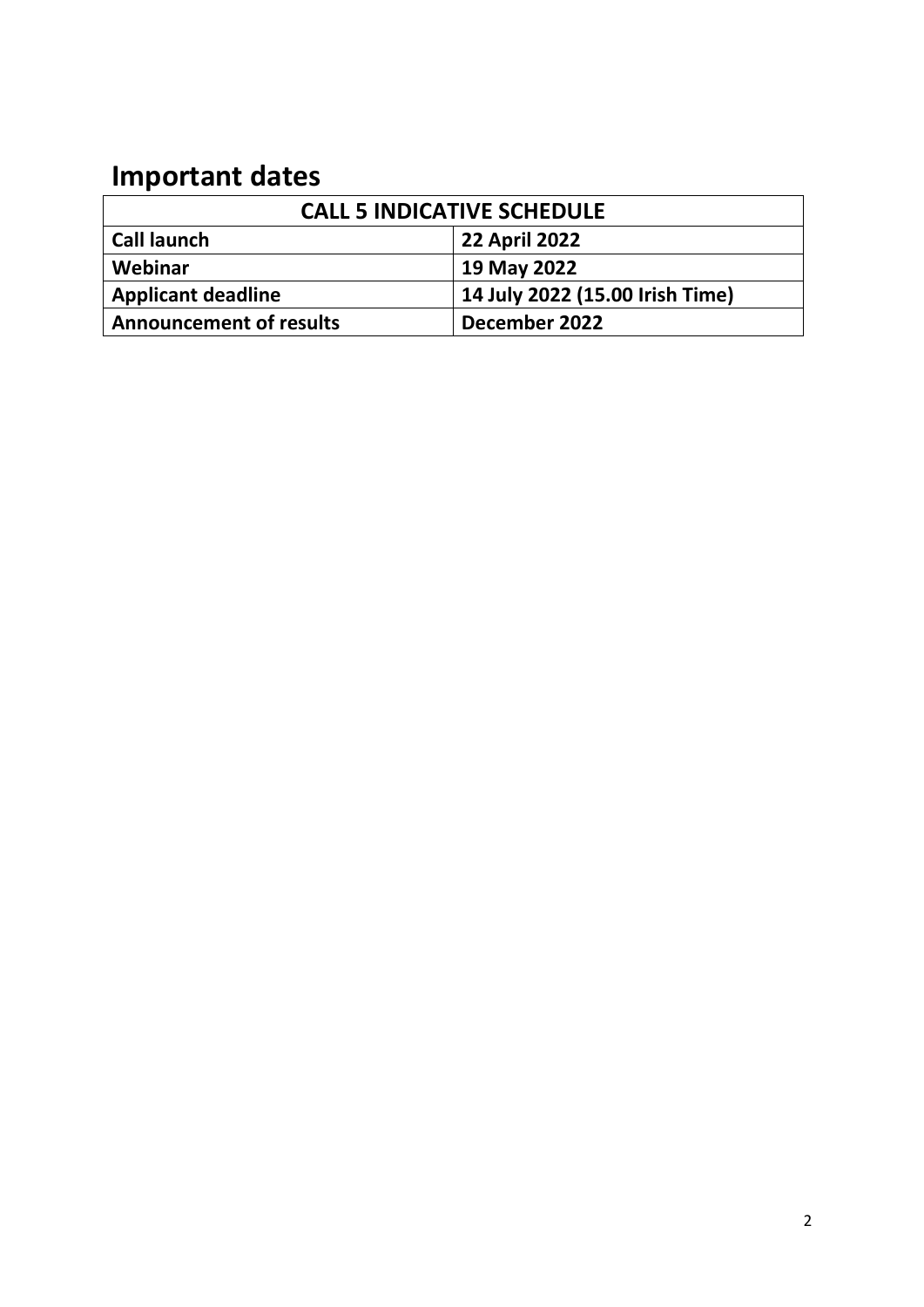# <span id="page-2-0"></span>Table of Contents

<span id="page-2-1"></span>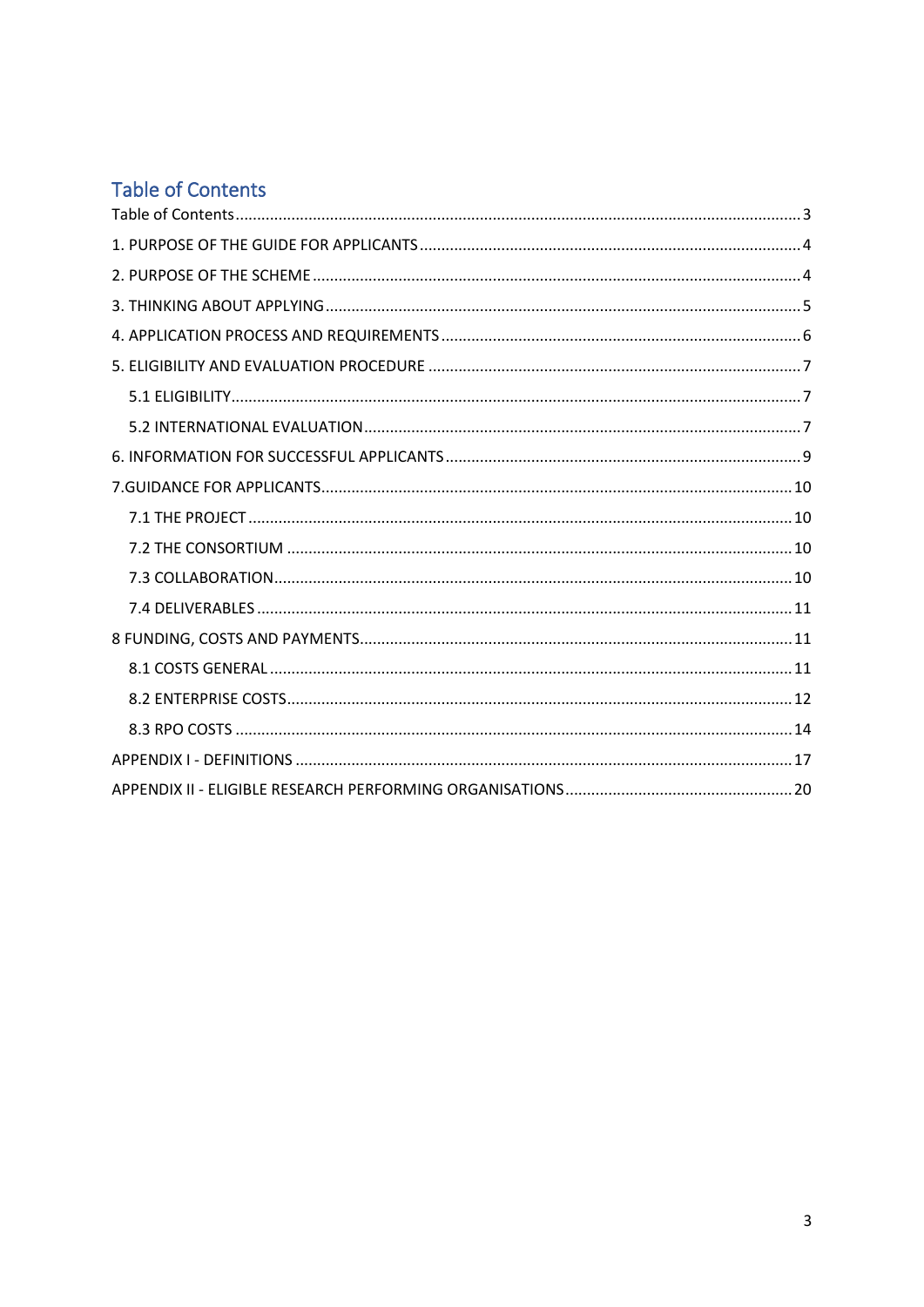## 1. PURPOSE OF THE GUIDE FOR APPLICANTS

This guide provides practical information to potential applicants in preparing and submitting an application for the Disruptive Technologies Innovation Fund (hereafter "DTIF"). In addition, it provides a general overview of the applicable assessment process.

Applicants are strongly recommended to familiarise themselves fully with the terms of the scheme set out in this Guide and in any related content on the DTIF webpage [\(www.enterprise.gov.ie/DTIF\)](http://www.enterprise.gov.ie/DTIF) before completing and submitting applications. It is also strongly recommended that anyone interested in this call should attend the webinar for applicants which will be held on 19 May 2022 – see section 3 below – and familiarise themselves with the Q&A material which will be published on the Department website afterwards.

Enterprise Ireland is administering this Call on behalf of the Department of Enterprise, Trade and Employment and reserves the right to revise this Guide.

Please note that definitions of terms used in this Guide are as per the rules of the scheme. See Appendix 1 for key definitions.

A guide on using the online submission system (OLS) will be provided as a separate document during the call period.

## <span id="page-3-0"></span>2. PURPOSE OF THE SCHEME

DTIF Call 5 is about funding collaborations that demonstrate technology-based disruptive innovation, collaborations that can:

- Alter markets;
- Alter the way business operates;
- Involve new products or the emergence of new business models.

**Funding applications for Call 5 should be focussed on Advanced and Smart Manufacturing<sup>1</sup> and the use of innovative technology to bring disruptive innovation to conventional manufacturing operations. The output of DTIF Call 5 projects is expected to be radical enhancements in manufacturing systems or supply chains through the deployment of operational technologies. We are particularly interested in projects of scale with a strong enterprise agenda to harness maximum medium-term economic impact for Ireland. Ideally, we are looking for enterprise-driven research and development challenges that will ignite interest and collaboration in developing disruptive technologies in the Advanced and Smart Manufacturing sector and enhance the research underway in the country's research and technology centres and in industry.** 

#### **Main changes from previous call:**

(i) the requirement to include at least one manufacturing company as part of the consortium (previous call criteria did not specify the sector).

 $<sup>1</sup>$  Advanced and smart manufacturing is the use of innovative technologies and methodologies in</sup> manufacturing operations in conjunction with ICT systems to enhance productivity, quality, flexibility, and responsiveness to the market. Two principal themes of Advanced and Smart Manufacturing are the digital transformation of manufacturing operations and sustainability in manufacturing.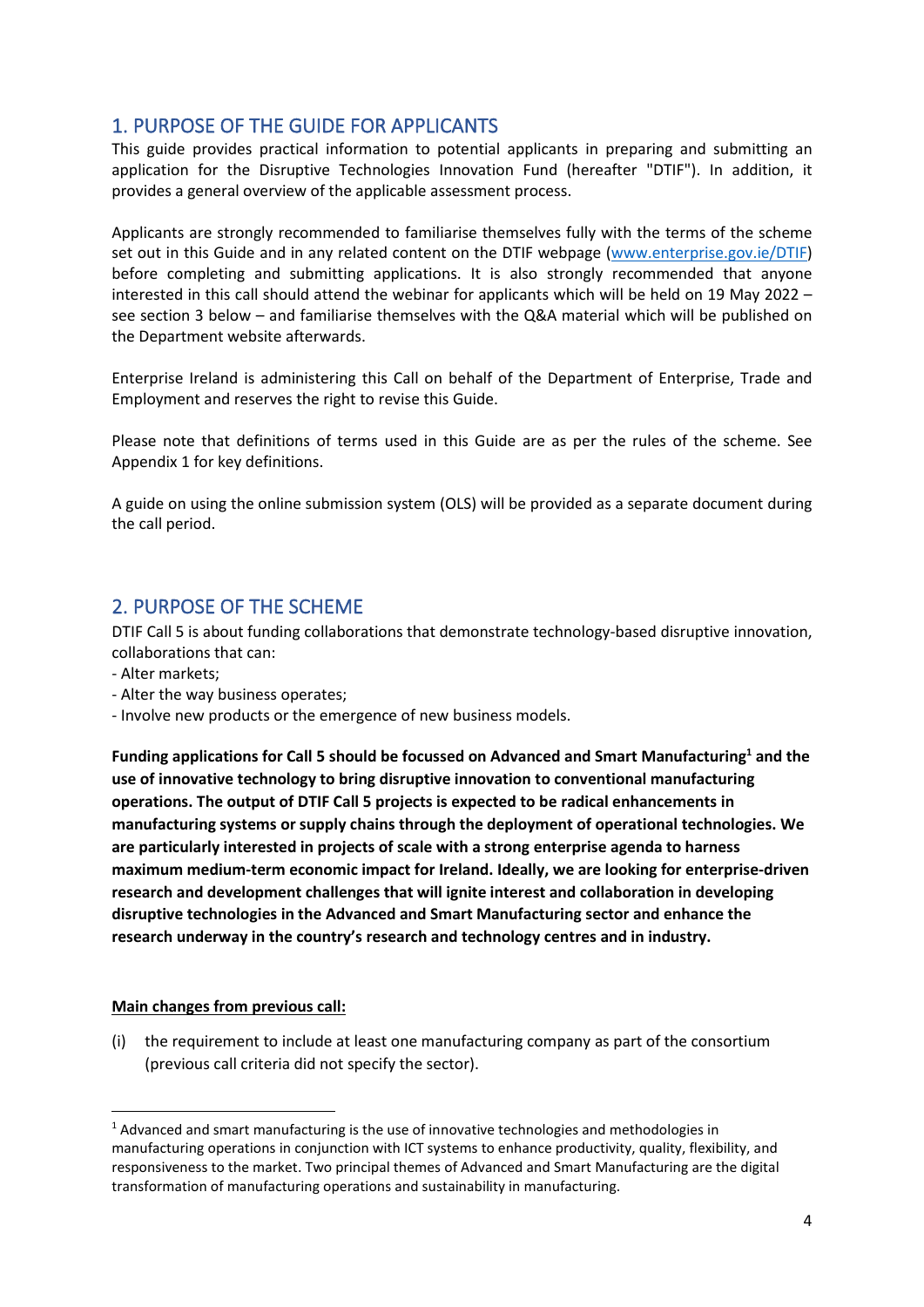- (ii) broadening out the type of research from "industrial research" to include "experimental development" i.e., within Technology Readiness Levels 3-9. Industrial Research is planned research and investigation aimed at discovering brand new knowledge. Experimental development is developing and applying research to produce new products and services.
- (iii) the aid intensity for a large company is reduced to a flat rate of 40% (down from 50%). The rate applicable to an SME remains unchanged at 50%.

The evaluation criteria have been adjusted to reflect the above changes.

#### <span id="page-4-0"></span>3. THINKING ABOUT APPLYING

**Familiarise yourself with the rules of the scheme and determine your eligibility.** 

Before starting an application, all applicants should check they are eligible to apply by carefully studying the rules. In particular, applicants should pay attention to the type of collaborations appropriate to DTIF Call 5 which should have:

➢ **A "lead partner<sup>2</sup> " and a strong project management structure that will target the development and deployment of disruptive technologies innovation to deliver medium-term impact in Ireland;**

➢ **Collaborations delivering projects of scale with a minimum funding request from DTIF of at least €1.5 million over 3 years;**

➢ **Collaborations having at least 3 independent partners seeking funding from the DTIF of which two must be enterprises and one of these must be an SME<sup>34</sup> . At least one of the enterprises must be a manufacturing company<sup>5</sup> ;**

➢ **Applicants must be a client of Enterprise Ireland, IDA Ireland or Údarás na Gaeltachta at the closing date for receipt of applications or an eligible Research Performing Organisation (RPO).**

➢ **All partners should be collaborating on "industrial research" or "experimental development<sup>6</sup> " in a balanced and integrated consortium, i.e., all partners must be integral to the project and make a real and substantive contribution to the outcome. Proposals should demonstrate the potential to develop and deploy novel and 'disruptive' technologies.**

➢ **Note that SMEs can claim up to 50% of their eligible costs, whereas large companies can claim up to 40% of their eligible costs.**

➢ **Research Performing Organisations (RPOs) can claim up to 100% of eligible costs. However, RPOs cannot receive more than 50% of the total DTIF grant aid to the project in any collaboration, i.e., RPO funding cannot exceed the eligible funding awarded to the enterprise partners.**

Ireland's Climate Action Plan is focussed on prioritising low-carbon investments when using public funds. Therefore, projects must neither hinder the achievement of Ireland's climate objectives nor have other significant negative environmental impacts. Proposals will be expected to demonstrate, as much as possible, a positive contribution to the sustainability targets in the Climate Action Plan.

 $2$  Lead partner means the party having submitted the Consortium Application on behalf of the consortium and having overall responsibility for project management structures. All individual partners retain full legal and financial responsibility for their own role within the collaboration.

<sup>&</sup>lt;sup>3</sup> Small and medium-sized enterprises (SMEs) are defined in the EU recommendation 2003/361. See Appendix I.

<sup>4</sup> Note that Research Performing Organisation (RPO) participation is not obligatory.

<sup>&</sup>lt;sup>5</sup> A manufacturing company is a commercial entity involved in the production of physical products, materials, components through discrete or process manufacturing operations.

<sup>6</sup> 'Industrial Research' and 'Experimental Development' are defined in Commission Regulation (EU) No 651/2014. See Appendix 1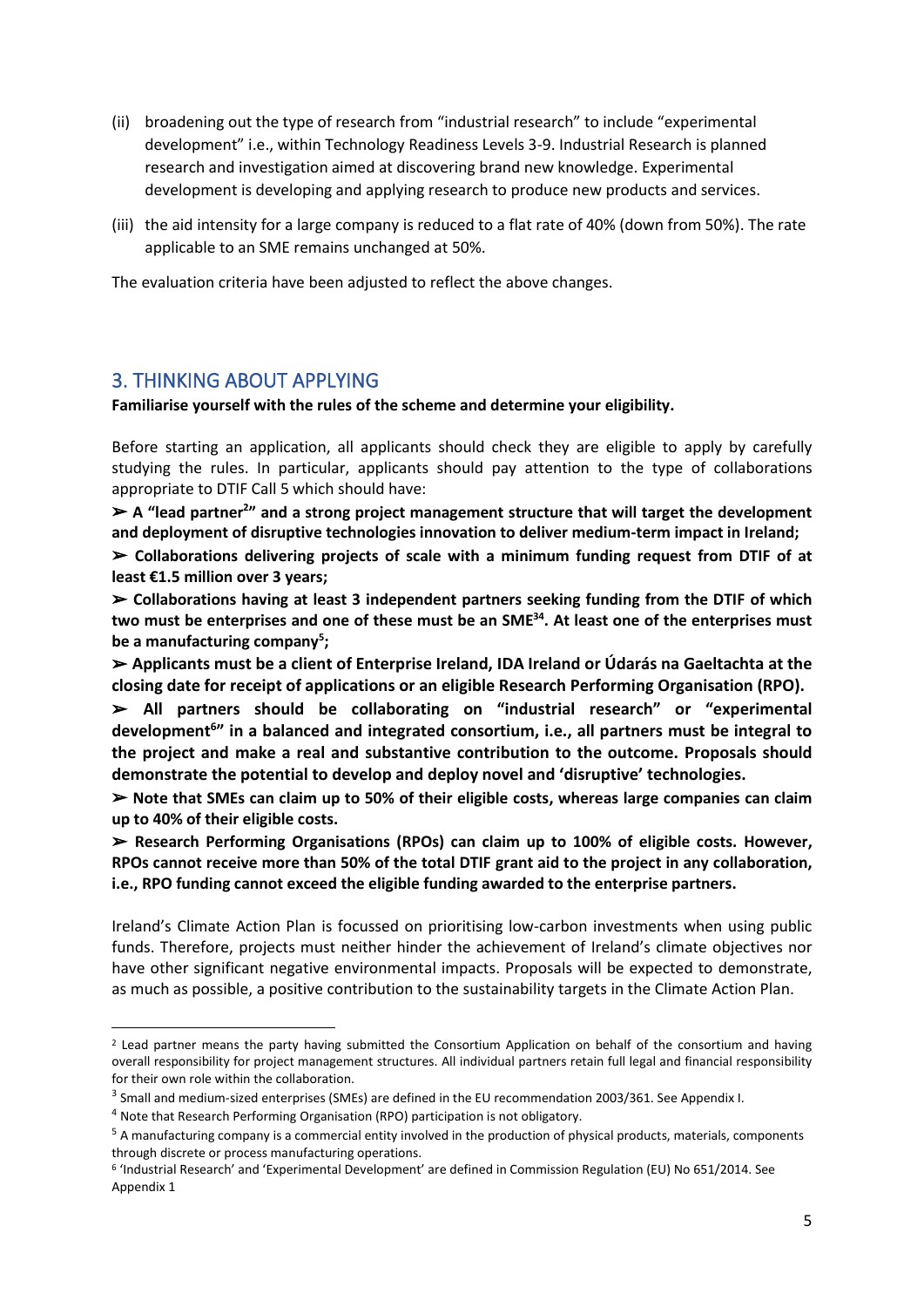**The application form must be submitted online by the lead partner before the call automatically closes at 15:00 Irish time on 14 July 2022. Applications not received by Online Submission by this deadline will be ineligible.**

**Note that applicants will be required to confirm that the application has not been submitted to the other NDP Funds (Urban Regeneration and Development Fund, Rural Regeneration and Development Fund, Climate Action Fund).**

Exceptions to rules outlined above will not be granted.

If you have any questions regarding the application process, please address them to Enterprise Ireland at [DTIF@enterprise-ireland.com](mailto:DTIF@enterprise-ireland.com) with the subject line 'DTIF Call 5 2022 FAQ'. Queries will be answered at the information event and through the webinar process (see indicative dates on page 2 above and follow the Department of Enterprise, Trade & Employment or Enterprise Ireland on Twitter for updates - @DeptEnterprise and @Entirl).

A webinar for applicants will be held on **19 May 2022** (date TBC) with materials (presentation and recording of Q&A session) available on the DTIF webpage thereafter[: https://enterprise.gov.ie/DTIF.](https://enterprise.gov.ie/DTIF)

For general enquiries contact the Enterprise Ireland Helpdesk at: Telephone: +353-1-727 2665 E-mail: [DTIF@enterprise-ireland.com](mailto:DTIF@enterprise-ireland.com)

#### **For Research Performing Organisations (RPOs)**

Researchers in RPOs should contact the Research Office (i.e., the office of the Vice-President/Dean of Research/Head of Development, as applicable) in their institution for information and clarification on the call and for institutional application support. The Research Office must endorse their application as a Lead Partner or participant. **It is highly recommended that applicants contact the Research Office as soon as they decide to apply for the DTIF.**

#### **Applications involving RPO partners that are not endorsed by the relevant Research Offices by the call deadline will be automatically deemed ineligible.**

Enterprise Ireland encourages the submission of applications well in advance of the closing date for the competition, as on the day that the call closes there will be heavy traffic on the server, which may slow down the submission of your application. To prevent problems with heavy server traffic, do not wait until the final day of the call to submit your application. The online application system (OLS) closes automatically at the deadline for applications.

## <span id="page-5-0"></span>4. APPLICATION PROCESS AND REQUIREMENTS

The application process is online via a web-based online application system (OLS).

The Lead Partner will be required to complete the application through the OLS:

- All sections of the application must be completed.
- Application must be signed by all participants seeking funding.
- Costs spreadsheets used in preparation of the budgets are not required.
- Supplementary information should not be provided.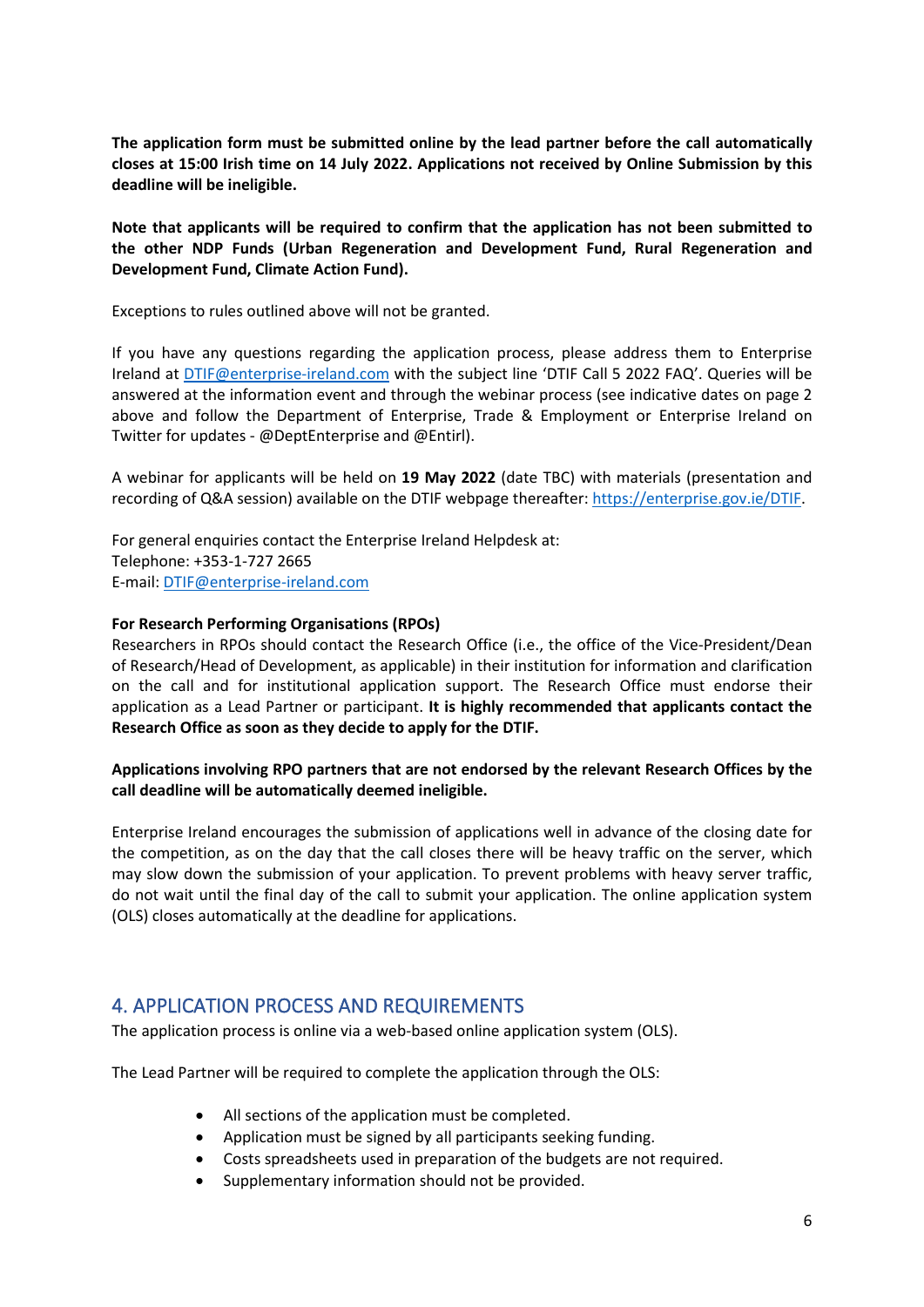The OLS will be available in early June 2022, but project applicants can familiarise themselves with the requirements by reading the indicative application form which accompanies this Guide.

**Please keep in mind that, while the online application form can be completed in multiple instalments, however it is not possible to make any changes in the application once it is formally submitted.**

## <span id="page-6-0"></span>5. ELIGIBILITY AND EVALUATION PROCEDURE

## <span id="page-6-1"></span>5.1 ELIGIBILITY

The eligibility criteria are as follows:

- 1. The consortium is requesting minimum funding from DTIF of at least  $£1.5$  million over 3 years<sup>7</sup>.
- 2. The consortium comprises at least 3 independent partners seeking funding from the DTIF including **at least one established manufacturing company<sup>8</sup>** and one other enterprise, and must include an SME<sup>9</sup>. (The manufacturing company may be an SME or a large enterprise).
- 3. The application is based on the key parameters that SMEs can claim up to 50% of their eligible costs; large companies can claim up to 40% of their eligible costs; RPOs can claim up to 100% of their eligible costs; RPOs cannot receive more than 50% of the total DTIF grant aid to the project in any collaboration.
- 4. Applicants must be a client of Enterprise Ireland, IDA Ireland or Údarás na Gaeltachta at the closing date for receipt of applications or an eligible Research Performing Organisation  $(RPO)^{10}$ .
- 5. All partners in the consortium have confirmed that they have the financial and operational capacity to participate.
- 6. The application has been received via the online application system before the closing date of **14 July 2022** at 15:00 Irish Time.
- 7. The application is complete, i.e., all sections of the application form completed.
- 8. Where an RPO is part of a consortium, the participation of researchers has been approved by an authorised signatory for the RPO (e.g., Vice-President/Dean of Research).

All applicants will be informed of the outcome of the eligibility check and will be notified if they are proceeding to remote evaluation by the international evaluators.

## <span id="page-6-2"></span>5.2 INTERNATIONAL EVALUATION

The DTIF is a competitive offer. Eligible applications will be reviewed by independent international technical and commercialisation experts using the Selection Criteria and marking described below.

 $7$  Note that the entities making the application must be those incurring costs throughout the project.

<sup>8</sup> Companies should be registered in Ireland through the Companies Registration Office.

 $^9$  Small and medium-sized enterprises (SMEs) are defined in the EU recommendation 2003/361.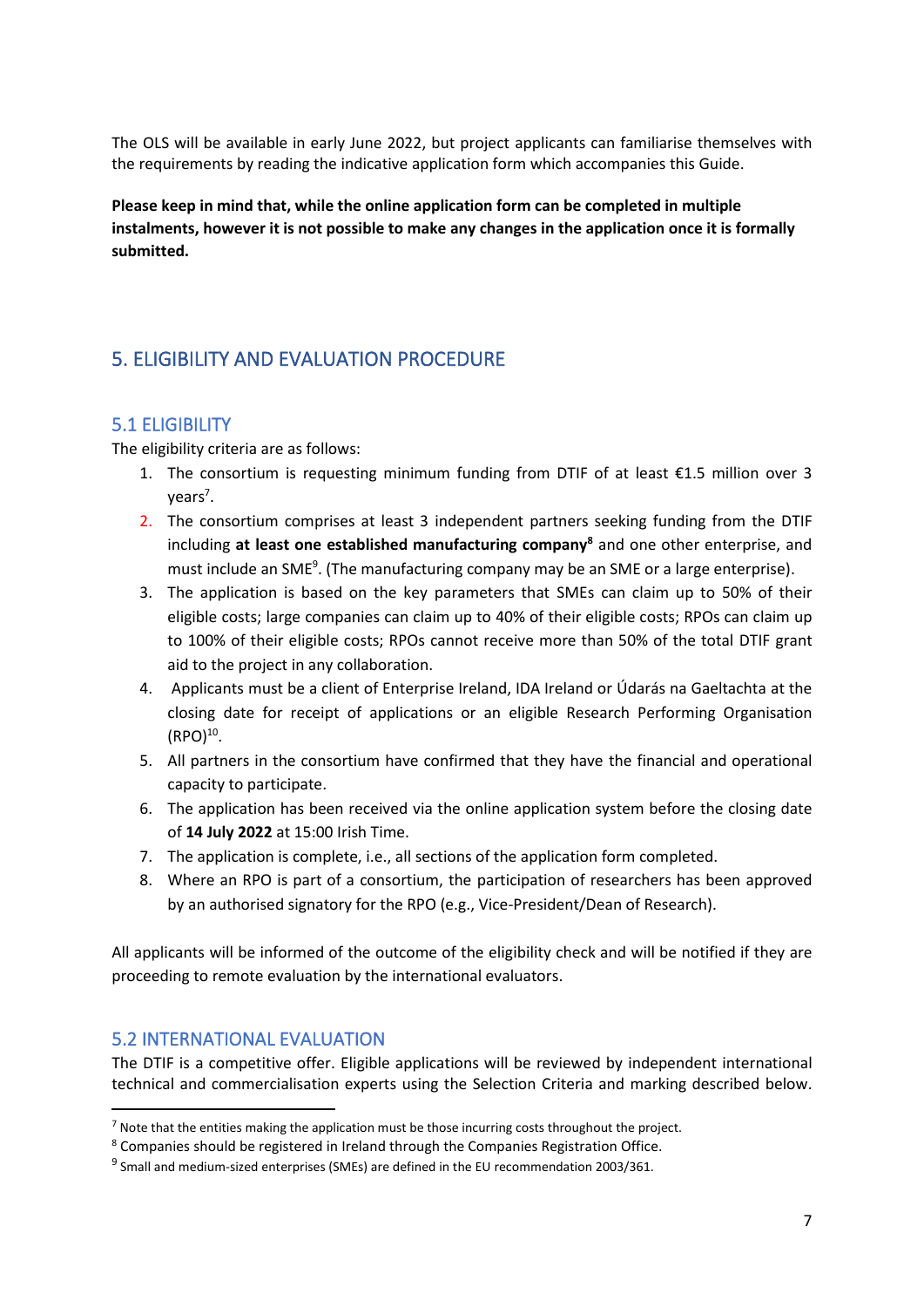Following remote evaluation by a minimum of three experts per application, DTIF consortia may be invited for interview by the expert panels.

#### **Proposal Scoring System – Criteria and Marking**

|                                                 | <b>Scale</b> | Weighting % |
|-------------------------------------------------|--------------|-------------|
| Strength of the Disruptive Technology Dimension | $0 - 100$    | 100%        |
| Excellence of the Overall Proposal and Approach | $0 - 100$    | 50%         |
| <b>Economic Impact and Sustainability</b>       | $0 - 100$    | 100%        |
| Quality and Efficiency of the Collaboration     | $0 - 100$    | 50%         |

**Note: A threshold of 60 marks out of 100 will apply to all scoring criteria; where a project falls below threshold in any category, it will not be funded.**

#### **Explanation of the Criteria for Applicants and for Reviewers**

#### **Strength of the Disruptive Technology Dimension**

- Proposal demonstrates strong potential to "disrupt" technologies in global markets through the development of new disruptive technologies or by deploying or integrating existing technologies
- Proposal will build on existing manufacturing capabilities and will advance those capabilities to deliver new solutions.
- Proposal involves collaborating on "industrial research" and/or "experimental development" as defined in COMMISSION REGULATION (EU) No 651/2014 and in general will be expected to fall within Technology Readiness Levels 3-9. See Appendix 1 for further details.
- Risk profile of the proposal provides justification for State support, i.e., project presents risks or scale associated with innovation especially for growth-, sustainability- and productivityenhancing disruptive technologies.

#### **Excellence of the Overall Proposal and Approach**

- Clear and relevant project objectives.
- Soundness of the concept.
- Credibility of the proposed methodology.
- Extent that the proposed work demonstrates innovation potential (e.g. ground-breaking objectives, novel concepts and applications).
- Quality and efficiency of the (outline) work plan (project is deliverable (in a typical 2 to 3-year timeframe) based on the work packages described).

#### **Economic Impact and Sustainability**

- The proposal has the potential to significantly alter markets and their functioning and/or significantly alter the way that manufacturing businesses operate through the creation of new business models.
- Proposal demonstrates potential to enhance innovation capacity of manufacturing partners (RD&I performance, ability to engage with and deploy disruptive technologies in the future) and especially SMEs.
- Proposal demonstrates potential to create significant new market opportunities and exports, support job creation and retention, strengthen competitiveness and growth of the partner companies within a 3 to 7-year timeframe.
- Proposal considers the further stages and activities needed to commercialise the innovation.
- Proposal demonstrates positive contributions to the low carbon / sustainability targets in the Climate Action Plan<sup>11</sup>. It neither hinders the achievement of Ireland's climate objectives nor has other significant negative environmental impacts.

**Quality and Efficiency of the Collaboration**

<sup>&</sup>lt;sup>11</sup> Department of Environment, Climate and Communications (DECC) - [Climate Action Plan](https://www.dccae.gov.ie/en-ie/climate-action/topics/climate-action-plan/Pages/climate-action.aspx) 2019.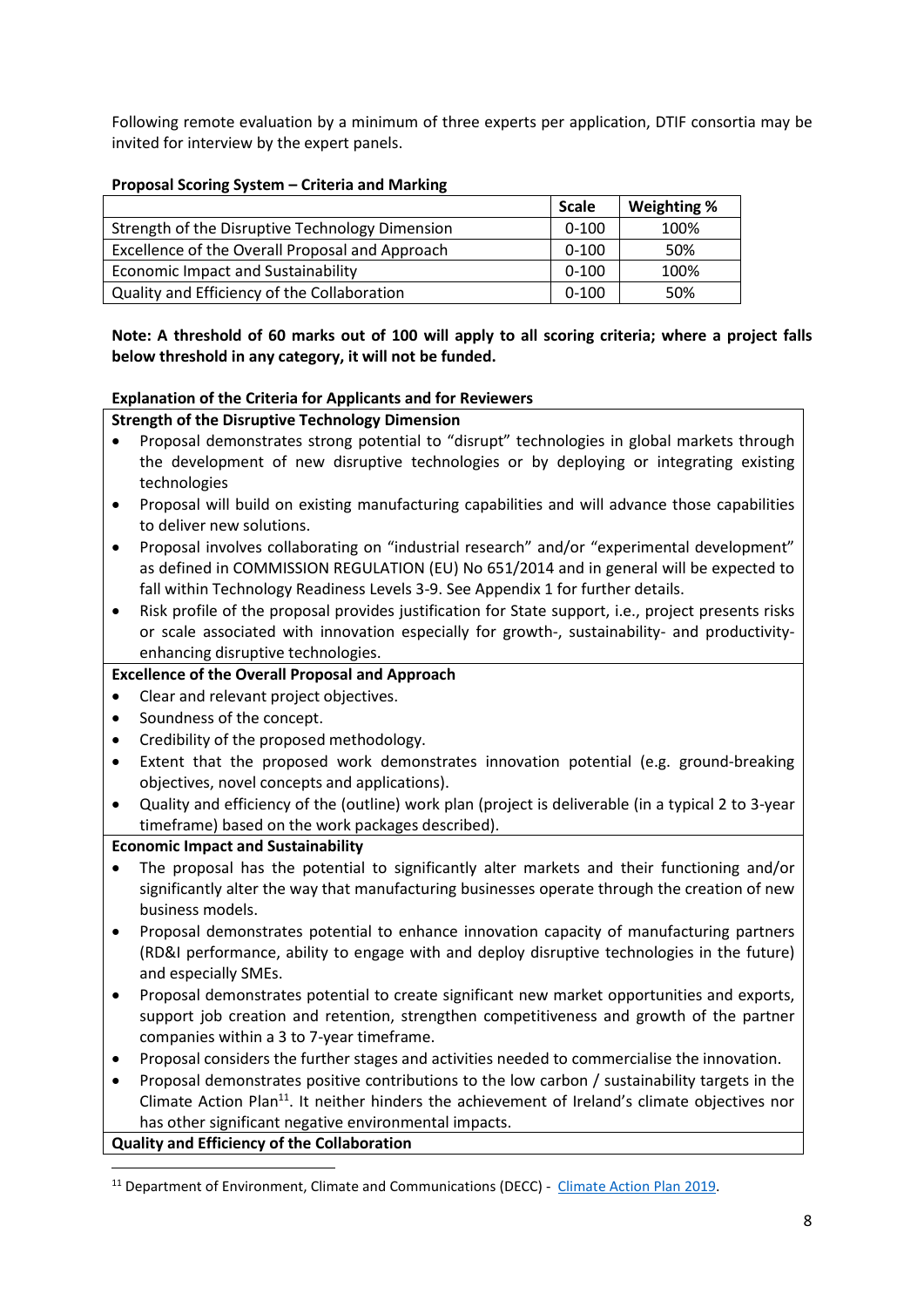- Strength and credibility of the partners in the consortium to deliver on project goals.
- Collaborations have an established manufacturing company.
- Appropriateness of allocation of tasks, ensuring that all participants have a valid role and adequate resources in the project to fulfil that role.
- There must be a strong project management structure.
- There must be at least one SME involved in every consortium with SME(s) in a consortium having an integral role in the project.
- Financial and other resources mobilised across the consortium provides appropriate cofunding against the DTIF contribution.
- Appropriateness of management structures and procedures, including risk and innovation management.
- Complementarity of the participants and extent to which the well-balanced consortium, as a whole, brings together the necessary expertise.

#### **Please note that all project partners in the consortium must be involved in industrial research and/or experimental development.**

Applicants will be informed of the outcome of the evaluation by e-mail.

Feedback to applicants will consist of the scores assigned and the decision in relation to funding in an Evaluation Summary Report. Additional feedback will not be provided beyond that which is provided with the assessment result.

Please note that this decision is final and that no correspondence will be undertaken in relation to individual assessments or scoring.

Applicants will have the opportunity to seek redress<sup>12</sup> should they feel that their application was not treated fairly/adequately on an administrative basis. They must do so within two weeks of receiving the outcome communication.

Unsuccessful applicants may re-apply to future DTIF calls, should they meet the eligibility criteria at the time of the call.

## <span id="page-8-0"></span>6. INFORMATION FOR SUCCESSFUL APPLICANTS

Following approval of the Call 5 DTIF projects for funding, Enterprise Ireland will contact the consortia to review financial and operational capacity of the members, project plans and associated costs for eligibility under State Aid rules and national legislation<sup>13</sup> as set out in the EU-approved [Research, Development and Innovation](https://dbei.gov.ie/en/Publications/Commission-Regulation-EU-No-651-Research-Development-and-Innovation-Scheme-2014-2020.html) Scheme, 2014-2020 prior to invitation to contract.

A signed Consortium Agreement<sup>14</sup> will be required prior to contract.

Once it is established by Enterprise Ireland that the applicable conditions have been met, the award will be confirmed, and the project can commence on the approved start date upon receipt of the signed Consortium Agreement.

 $12$  For details of the redress procedure please contact Enterprise Ireland – dtif@enterprise-ireland.com.

<sup>13</sup> <http://www.irishstatutebook.ie/eli/1986/act/9/enacted/en/print#sec29>

<sup>14</sup> See template at [https://enterprise.gov.ie/dtif.](https://enterprise.gov.ie/dtif)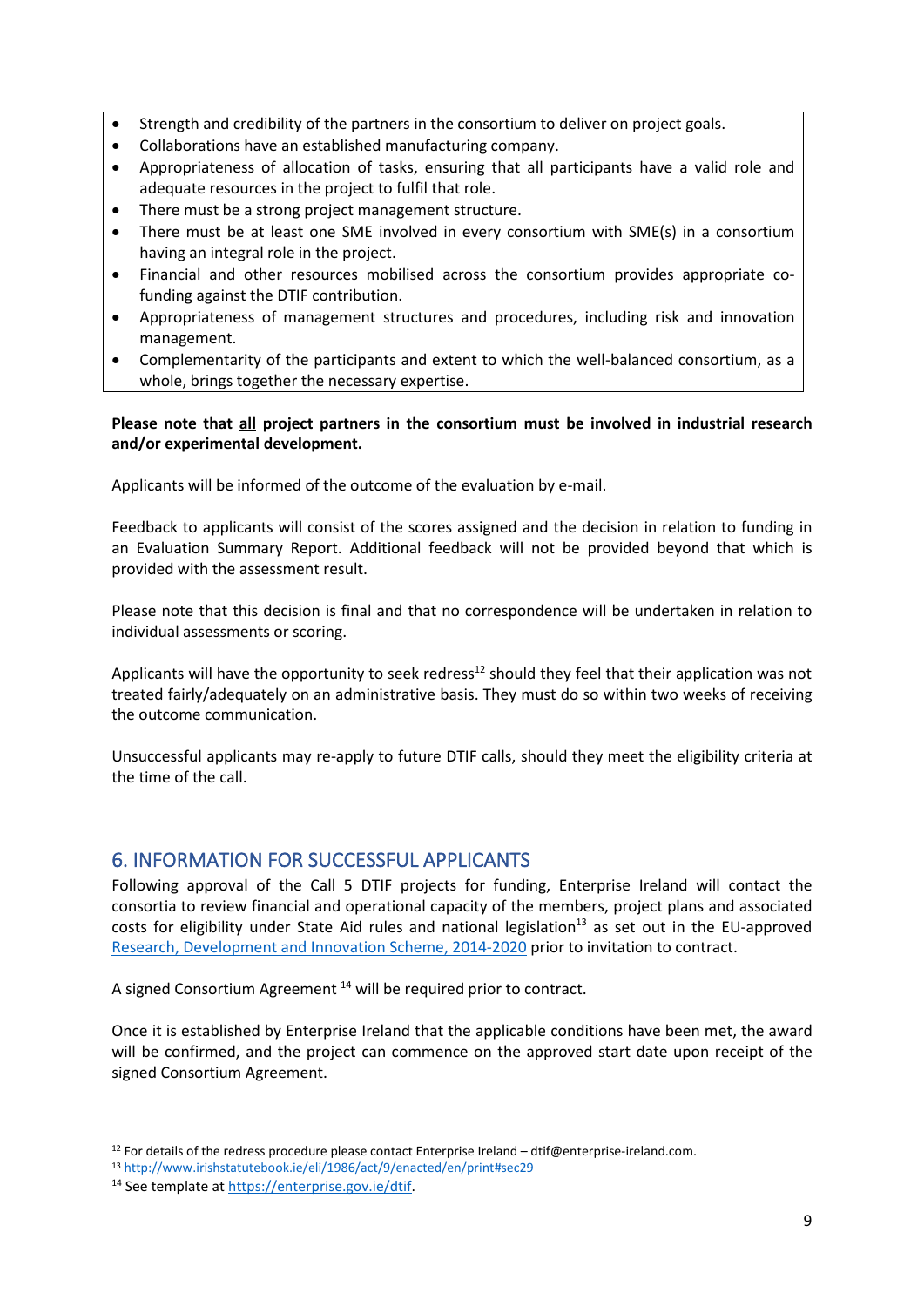## <span id="page-9-0"></span>7.GUIDANCE FOR APPLICANTS

## <span id="page-9-1"></span>7.1 THE PROJECT

A project may have a duration up to a maximum of three years. Projects of a shorter duration can be supported but are unlikely to be less than two years.

Under DTIF a single project is funded, where all participants are collaborating to common aims and objectives (i.e. not a collection of projects with different aims and objectives under an umbrella consortium).

The disruptive and innovative nature of the proposal must be articulated in the application and it must involve collaborating on "industrial research" and/or "experimental development" as defined in COMMISSION REGULATION (EU) No 651/2014. "Fundamental research", as defined in the same Regulation, will not be funded. In general, proposals will be expected to fall within Technology Readiness Levels 3-9. Please see Appendix 1 for further details.

It is expected that the project work will be carried out in Ireland. Any exceptions to this must be made clear at application stage and must be justified. It is a requirement that the majority of the funded activity be undertaken in Ireland.

#### <span id="page-9-2"></span>7.2 THE CONSORTIUM

A consortium may consist of enterprises only or enterprises with one or more RPOs.

- The minimum consortium supported under the scheme will comprise of at least three independent partners seeking funding from the DTIF including at least one established manufacturing company and one other enterprise. It must include an SME.
- $\bullet$  The leader of the consortium can be an eligible enterprise or an eligible RPO<sup>15</sup>.
- Ideally, there should be a strategic rationale for the consortium, i.e. they are operating in the same value chain with each enterprise partner having a role to play in the final revenue streams.
- There should be appropriate balance in the consortium and no participant should account for less than 10% of the project funding, unless they have specific capability or intellectual property on which the project hinges. An exception is made for a single or pair of SMEs doing R&D activity, in which case the minimum requirement is reduced to 3% of the project funding for each SME or a total of 10% for a group of three SMEs  $^{16}$ .
- RPOs cannot receive more than 50% of the total DTIF grant aid to the project.

Consortium size should be considered in terms of ease of management and effective participation in the project.

## <span id="page-9-3"></span>7.3 COLLABORATION

Collaboration and collaborative research are key aspects of the DTIF scheme. A meaningful collaboration is sought where all partners are sharing project costs, risk and rewards. They should generally have a strategic linkage, that is, the project would be difficult to execute without their

<sup>&</sup>lt;sup>15</sup> The Principal Investigator must be an employee of the RPO, either permanent or with a contract that covers the duration of the project.

<sup>&</sup>lt;sup>16</sup> This requirement is specific to this particular call.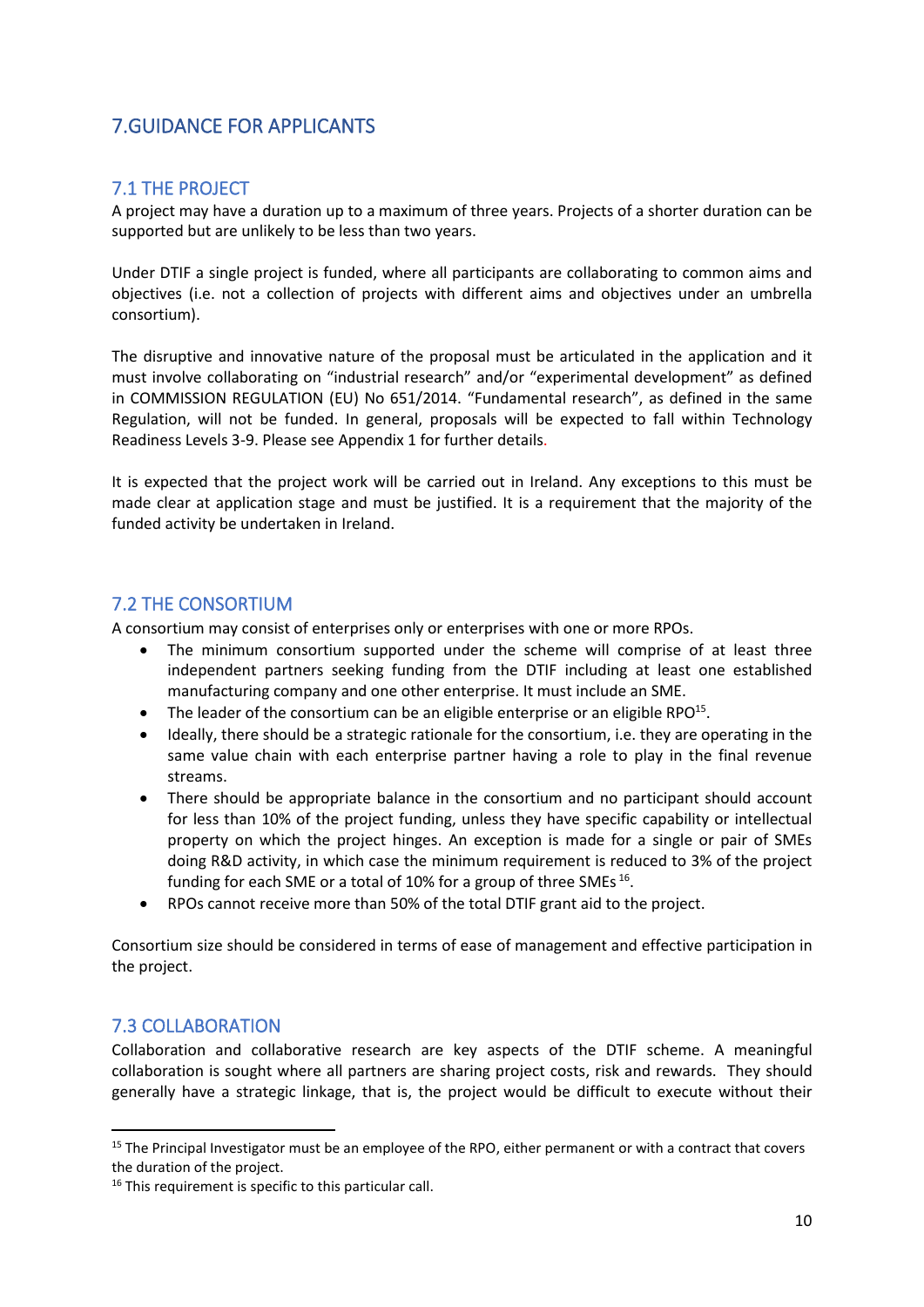mutual collaboration. Sufficient detail should be provided to allow assessment of the nature of the consortium, its composition, processes, and the benefits to each participant.

### <span id="page-10-0"></span>7.4 DELIVERABLES

All Deliverables must be SMART (Specific, Measurable, Achievable, Relevant and Time-bound). The ownership of the deliverable and collaborators should be clearly specified in all cases. Deliverables should be drafted with sufficient descriptive text to allow evaluators assess the relevance of the deliverables in the context of the project. They should be clearly linked to the overall project objectives and where possible be aligned to payment milestones which are typically 12 monthly intervals.

Deliverables should be periodic and equally dispersed through the entire project timeframe, capable of demonstrating progress to the final objective.

## <span id="page-10-1"></span>8 FUNDING, COSTS AND PAYMENTS

The funding allowed is determined by national legislation<sup>17</sup> and State Aid rules and as set out in the EU-approved [Research, Development and Innovation Scheme, 2014-2020](https://dbei.gov.ie/en/Publications/Commission-Regulation-EU-No-651-Research-Development-and-Innovation-Scheme-2014-2020.html)<sup>18</sup>. Eligible costs must be focussed on INDUSTRIAL RESEARCH or EXPERIMENTAL DEVELOPMENT<sup>19</sup> and as set out in the [Research, Development and Innovation Scheme 2014-2020,](https://dbei.gov.ie/en/Publications/Commission-Regulation-EU-No-651-Research-Development-and-Innovation-Scheme-2014-2020.html) with Sections 1 to 11, 15 and 17 being the relevant sections for the DTIF.

## <span id="page-10-2"></span>8.1 COSTS GENERAL

In general, claims will be based on incurred costs and paid retrospectively.

- Costs should be submitted for payment every 12 months.
- Costs must be relevant, reasonable and wholly necessary within the project. These will be examined in detail for all projects prior to formal contract.
- Costs can only be incurred between the Start Date and End Date of the project.
- Reallocation of costs between partners will not be permitted without prior approval.
- Cost limits will be rigidly applied and where these are outside scope, they will be reduced without reference to the applicant.
- Sales and marketing costs will be disallowed in all cases.
- Costs must be submitted for each individual partner in the consortium under the categories listed below.
- Financial records of payments and receipts must be maintained using either a separate accounting system or an adequate accounting code for all transactions relating to the project and keeping all other administrative records of the project (including, without prejudice to the generality of the foregoing, timesheets detailing the time spent by all persons on the project) the start date of which will be communicated by Enterprise Ireland and make such records available on request such as to enable evaluation and/or financial audit of expenditure to be carried out if so required by any competent authority in line with provisions under national and EU law.

<sup>17</sup> [http://www.irishstatutebook.ie/eli/1986/act/9/enacted/en/print#sec29.](http://www.irishstatutebook.ie/eli/1986/act/9/enacted/en/print#sec29)

<sup>18</sup> [https://enterprise.gov.ie/en/Publications/Commission-Regulation-EU-No-651-Research-Development-and-Innovation-](https://enterprise.gov.ie/en/Publications/Commission-Regulation-EU-No-651-Research-Development-and-Innovation-Scheme-2014-2020.html)[Scheme-2014-2020.html.](https://enterprise.gov.ie/en/Publications/Commission-Regulation-EU-No-651-Research-Development-and-Innovation-Scheme-2014-2020.html)

<sup>&</sup>lt;sup>19</sup>'Industrial Research' and 'Experimental Development' are defined in Commission Regulation (EU) No 651/2014. See Appendix 1 below*.*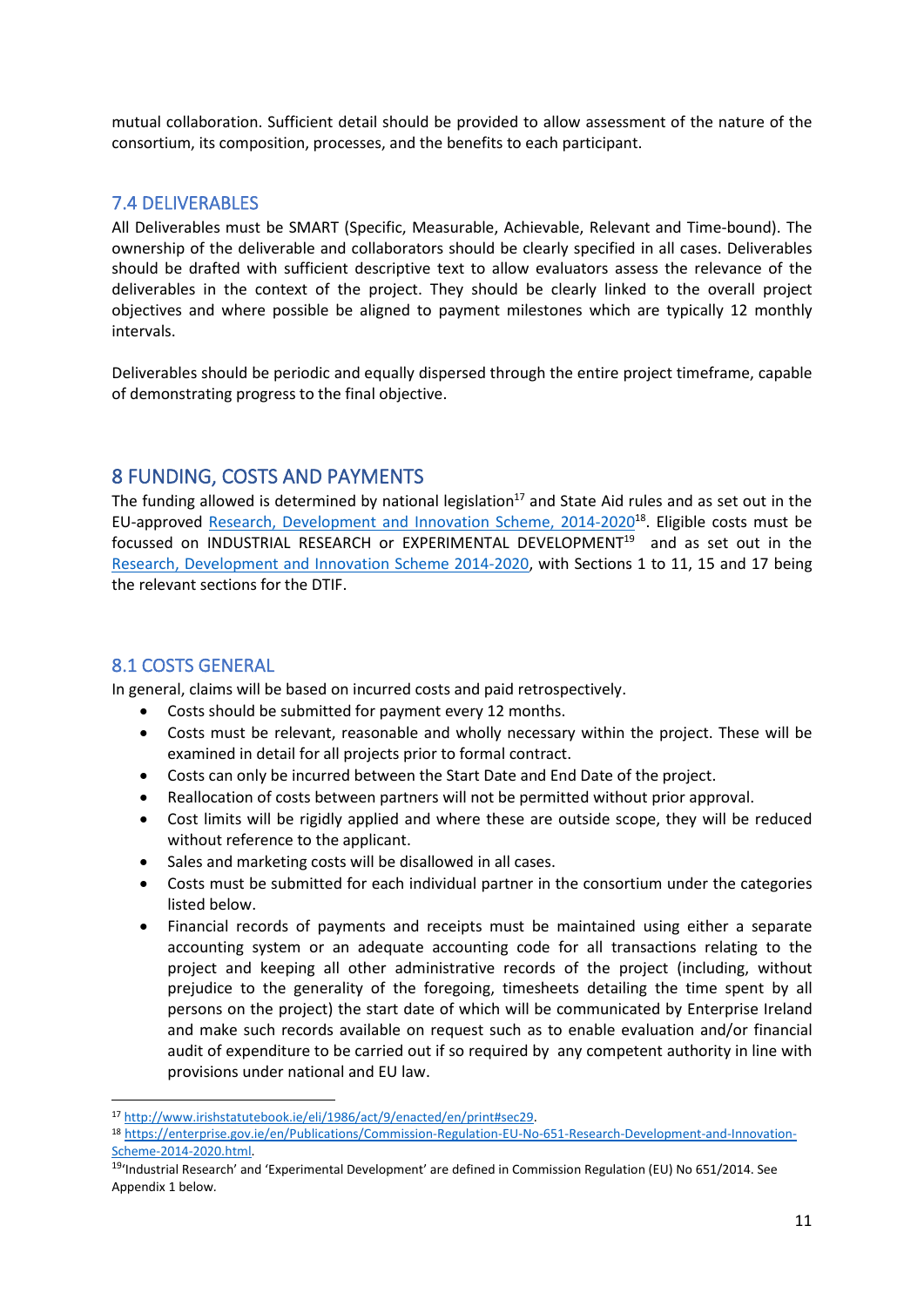- Pre-finance for small companies (less than 50 employees):
	- o Enterprise Ireland can make payment of up to one-third of the research grant prior to the approved costs being incurred (grant rate: 50%), subject to the company supplying:
		- A rationale for why the company requires pre-finance;
		- Evidence that it has available to it sufficient assets to cover its liability under the grant<sup>20</sup>.

### <span id="page-11-0"></span>8.2 ENTERPRISE COSTS

**Companies may claim up to 50% of their eligible project costs with the exception of large companies where the aid intensity is reduced to a flat rate of 40%.**

Where a company is claiming 50% (or 40% as above) of their costs, the other 50% (or 60%) cannot be funded through other State or EU funds.

- 1) Salaries wholly necessary for the completion of the project:
	- a. Costs for internal scientific and technical staff to the extent employed directly on the project are eligible, based on a percentage of their time to be spent on the project each month.
	- b. Maximum eligible annual salary for personnel, e.g. researchers, technicians and other supporting staff in the project is €80,000 per annum (exclusive of employer's PRSI contributions). Increased salary costs to a maximum of €100,000 per annum are permissible where specific skill sets are required from the project staff necessary for the execution of the project e.g. where technical skills are key components of specific R & D activities.
	- c. It is normally expected that staff engaged on the project would be spending at least 10%-20% of their time on it for a sustained period, usually with a core team spending a significant proportion of their time on the project.
	- d. Salary refers to gross salary excluding bonus, pension or other endowment.
	- e. The costs of administration, finance, IT support etc. are considered as overheads and are covered under the overhead allowance (calculated at 30% of eligible salary costs).
	- f. Salary costs of the Managing Director (MD) or Chief Executive Officer (CEO) are generally not eligible with the exception of Small Enterprises where a maximum 30% of their time may be eligible if it is deemed critical to the project.
	- g. The costs of a project manager should be included for lead partners only. Note that some project management costs are allowable in other partners, depending on the size of the consortium and the complexity of the project.
- 2) Materials wholly necessary for the completion of the project (generally, no more than 20% of the partner's budget):
	- a. Typically, food ingredients, annual/monthly software licences, prototype tooling, hosting charges.
	- b. Where the project includes testing/development work on a production line the following costs may be eligible:

<sup>&</sup>lt;sup>20</sup> The assessment of sufficient assets uses the following methodology - firstly establishing the net worth of the company, then disallowing any intangible or unsubstantiated investment assets and finally adding a reasonable estimation of the next year's profits or a substantiated proposed equity injection. Note that the assessment where Intangibles (including Intellectual Property, by agreement with the applicant) noted in accounts are added as an asset, where Capitalised R&D noted in accounts is allowed or where investment related loan notes and CCRPS are recognised as share capital may be considered.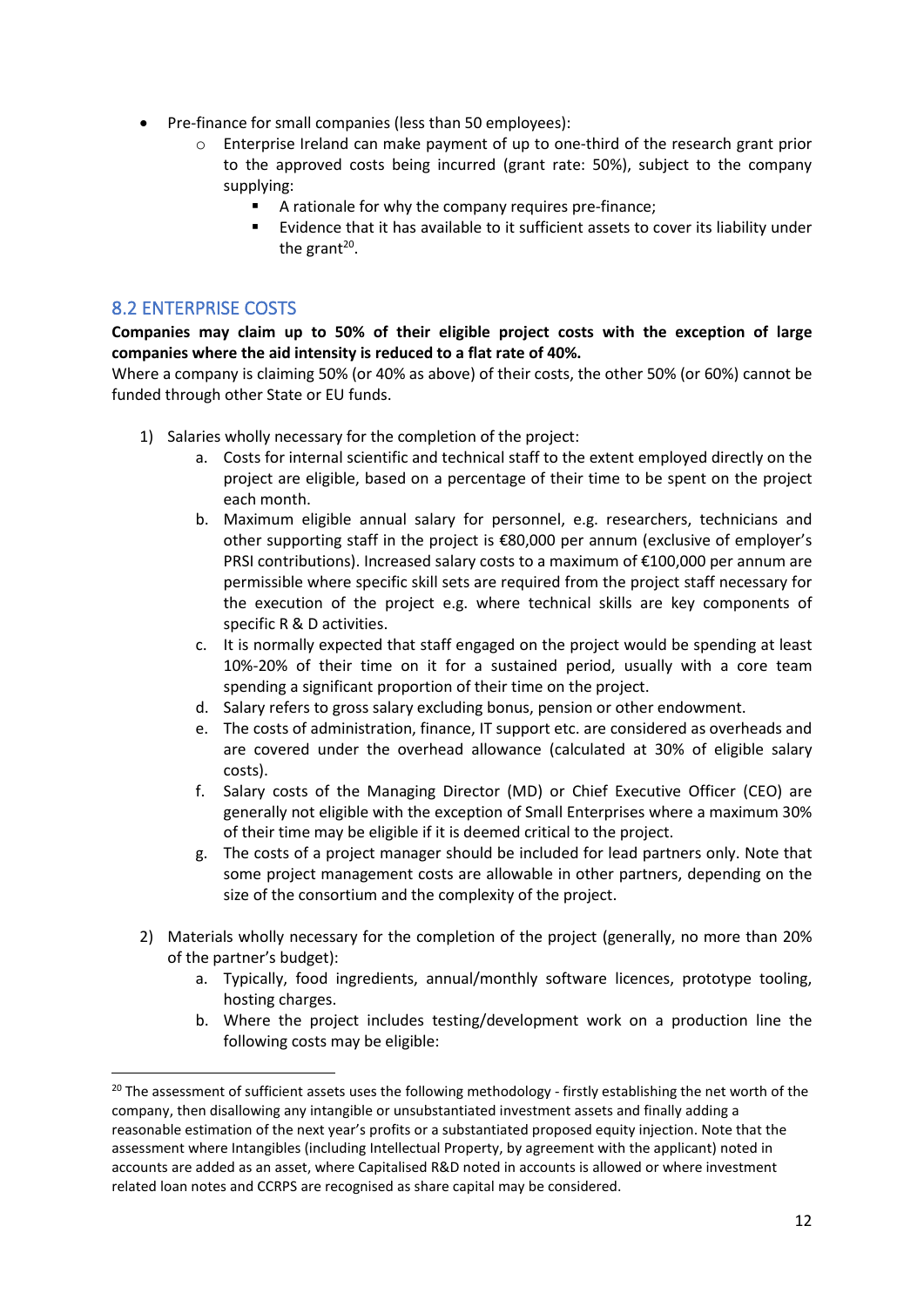- i. Staff time and materials used specifically for the project.
- ii. Rent of equipment up to six months.
- c. Provide the most accurate costings available. More information may be requested as part of the due diligence process.
- d. For Recoverable Value enter an estimate of the scrap or other value of materials that could be reused after the project.
- 3) Travel and Subsistence (5% of the partner's salary budget max):
	- a. Wholly necessary for the completion of the project Enterprise Ireland reserves the right to support only travel that is considered reasonable and required for the project.
	- b. Travel costs are only supported for Economy Air/Rail Fares, Economy Car Hire. The Mileage rate is 60 Cents/Km.
	- c. Subsistence is for all out-of-pocket expenses including, hotels, meals, taxis, local fares, incidentals etc. Rates for a 24-hour period are €150 [Ireland] or €200 [Overseas] per day or a day rate of  $€60$ .
	- d. Subsistence can only apply where a person is absent on business at a location more than 8 kilometres (overnights 80km) from their work base.
	- e. Business Development or Sales related travel is NOT eligible.
	- f. Travel and subsistence for consultants should be included in their daily rate (and not included separately here).
- 4) Contractual research, knowledge acquisition, consultancy services used exclusively for the project (must form a minority of the partner's cost) **– SMEs only**:
	- a. Consultancy/contracting costs are generally only provided for work commissioned by SMEs in Ireland. Where consultancy needs to be contracted outside Ireland, a clear business case needs to be provided.
	- b. The costs to the company for availing of external consultancy, contractual research, knowledge and patent licencing from third parties – at arms-length (an individual, a company or a 3rd level organisation) are eligible insofar as they relate directly to the project.
	- c. Such services may not be provided by a consortium member.
	- d. Costs can be included for external expertise to assist with design, implementation or testing directly related to the project.
	- e. Consultancy should be primarily focussed on bringing in new skills/capability to the company.
	- f. Consultants daily rate should be inclusive of all travel and subsistence expenses.
	- g. Daily rates for consultancy must be at commercial market rates. Please note that the MAXIMUM daily rate allowable is €900 for short assignments. For longer terms, the following maximum rates will apply (first 20 days €900, next 20 days €700 remaining days €600).
	- h. As part of the due diligence, the daily rate and number of days actually allowed may be reduced to what is considered to be 'reasonable' and 'required' for the project.
	- i. Consultancy costs should be a modest portion of the overall project costs.

Note re external clinical trial costs: funding towards clinical trials (up to phase 2A) is eligible provided that the results are a necessary input to develop the product/service/process as part of the project.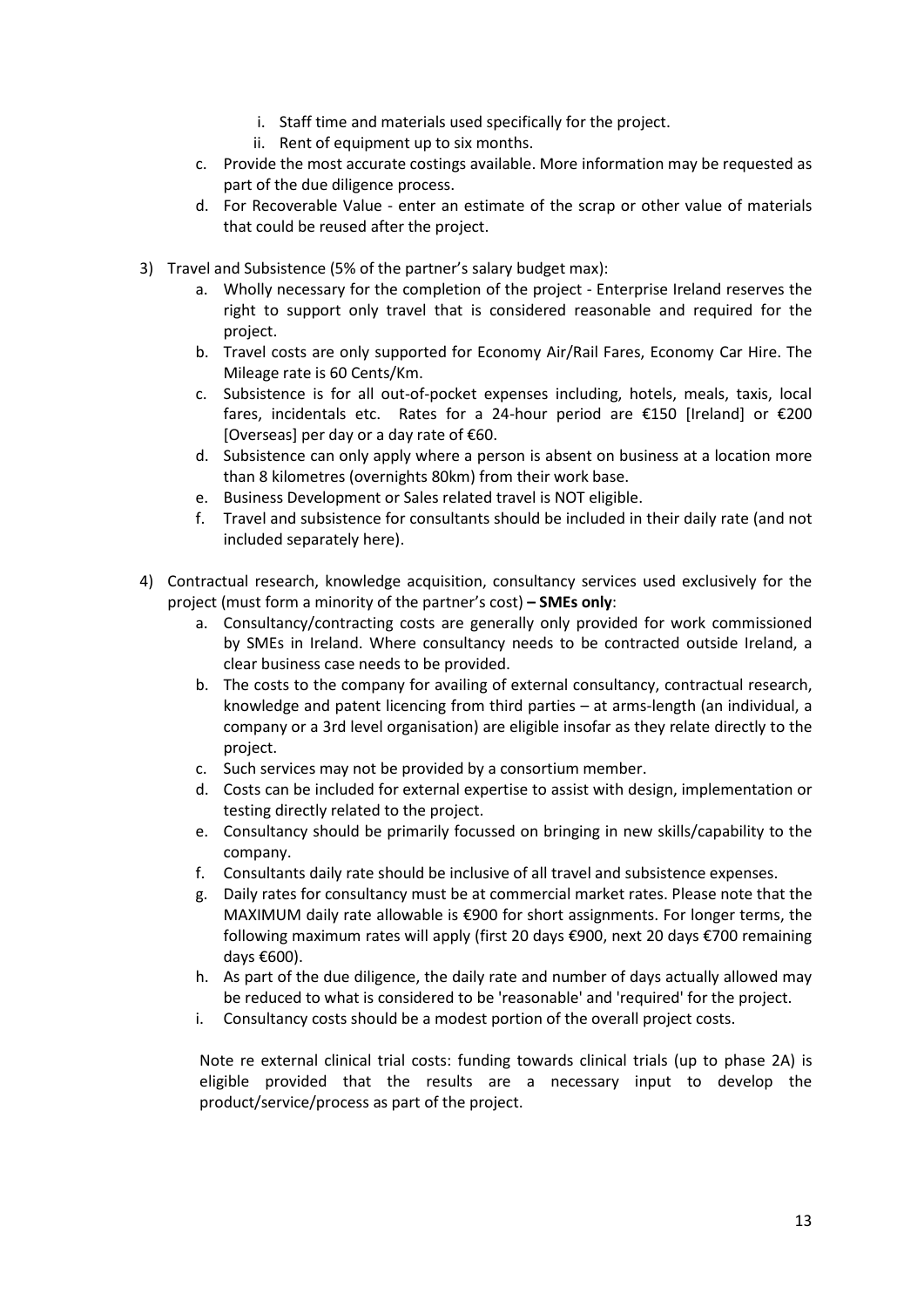Note re market research/consumer studies: - funding towards market research / consumer focus panels are eligible only insofar as the results are a necessary input to develop the product/service/process.

Note re acquisition of IP/knowledge required directly for the project - only knowledge and patents bought or licensed from outside sources at arms-length conditions and used exclusively for the project will be considered eligible costs. Certification and testing will only be supported on work resulting directly from the project.

#### 5) Patent Costs for IP generated in the project – **SMEs only**:

A contribution to patenting costs relating to intellectual property established as a result of the work carried out as part of the project can be funded (for SMEs only).

- i. Costs relating to the preparation, filing and validating of a patent application are eligible as well as translation and other costs incurred in order to obtain the granting or validation of the right in other appropriate countries.
- ii. Costs can only be incurred between the start and end date of the project.
- iii. Grant aid for such IP protection is "ring fenced" and can only be claimed for this purpose.
- iv. A maximum of €50,000 eligible expense will be allowed (at 50% grant rate) per SME partner.
- 6) Capital Equipment Costs for Project R&D (tangible and intangible assets):
	- a. e.g. test equipment, one off software licences (perpetual licences), lab scale prototype lines, items not completely consumed by the R&D project. Note that general production equipment, or equipment that will subsequently become production equipment is not eligible for RD&I capital equipment grants.
	- b. All capital equipment must be depreciated.
		- i. No deposit or orders may be placed for capital equipment before the start date
		- ii. Depreciation Period: This is the period over which the item is to be written down to zero value.
		- iii. Depreciation may only be claimed for the time the asset is used on the project.
		- iv. General personal computer equipment and peripherals: typically 36 months depreciation is allowable.
		- v. Test equipment lab scale prototype: typically 60 months depreciation is allowable – no exceptions without approval.
		- vi. Building/renovation costs will generally not be considered an eligible cost under DTIF.

#### 7) Overheads:

a. Enterprise partners will be paid overheads at the rate of 30% of eligible salary costs as a contribution to indirect costs of the project (e.g. administration, finance, IT support etc.).

## <span id="page-13-0"></span>8.3 RPO COSTS

- 1) Salaries wholly necessary for the completion of the project:
	- a. IUA Salary Scale + employer PRSI and where approved pension @20% for internal staff to the extent employed directly on the project are eligible, based on a percentage of their time to be spent on the project each month.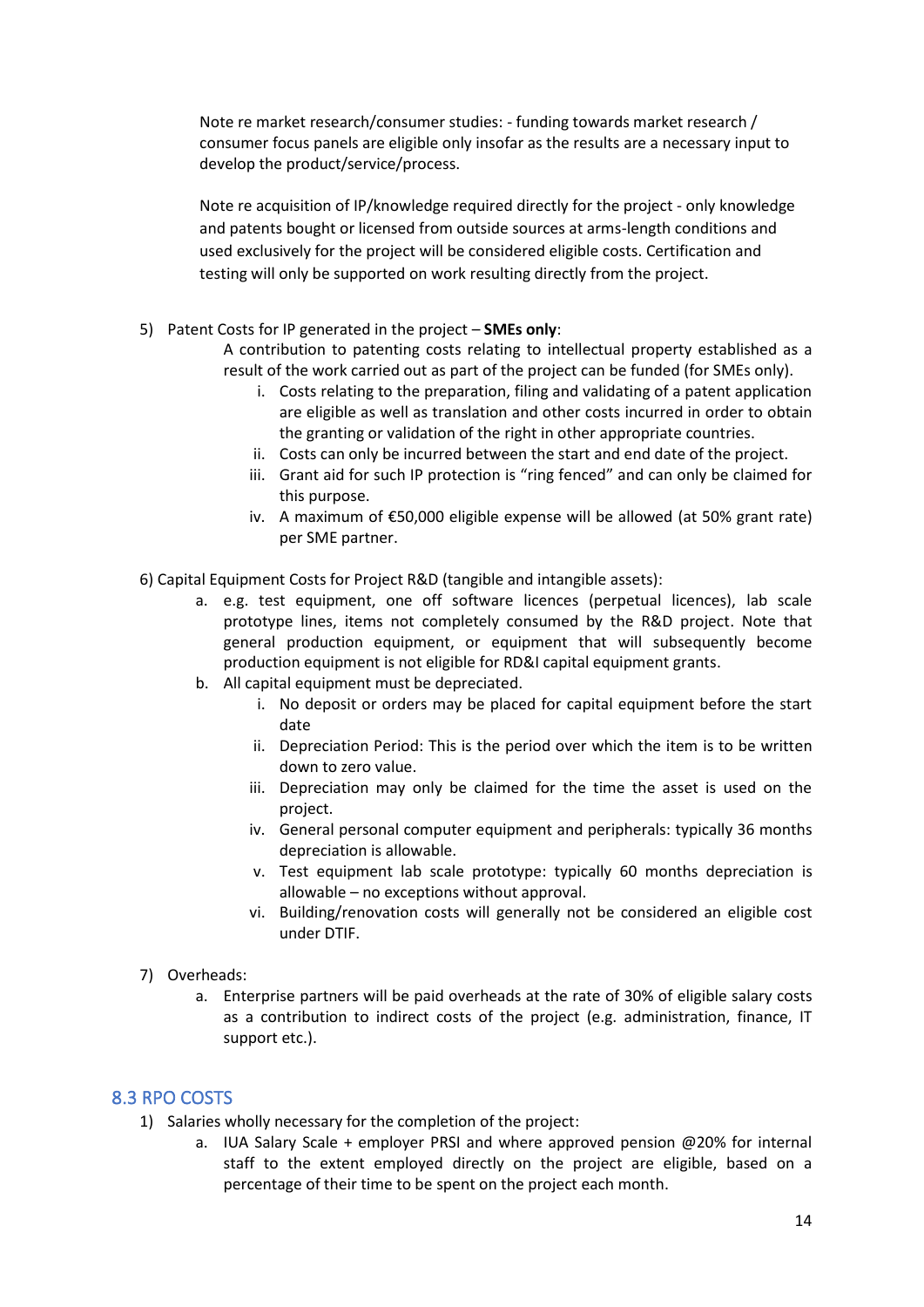- b. It is normally expected that staff engaged on the project would be spending at least 10%-20% of their time on it for a sustained period, usually with a core team spending a significant proportion of their time on the project.
- c. The salaries / wages of permanent academic staff are not eligible for grant support.
- d. The funding of PhD and MSc students is not an objective of the DTIF. Where a student can make a valuable contribution to a DTIF project the IRCSET rate will apply.
- e. The costs of a project manager should be included for lead partners only. Note that some project management costs are allowable in other partners, depending on the size of the consortium and the complexity of the project.
- f. The costs of administration, finance, IT support etc., are considered as overheads and are covered under the overhead.
- 2) Materials wholly necessary for the completion of the project (generally, no more than 20% of the partner's budget):
	- a. Food, ingredients, annual/monthly software licences, prototype tooling, hosting charges.
	- b. The most accurate costings available should be used. More information may be requested as part of the due diligence process.
	- c. Publication and open access costs may be included.
- 3) Travel and Subsistence (5% of partner's salary budget max):
	- a. Enterprise Ireland reserves the right to support only travel that is considered reasonable and required for the project.
	- b. Conference attendance is considered beneficial to the overall project. Where conference attendance is planned it must relate directly to the project and have some beneficial aspect.
	- c. Travel costs must be in line with the RPO travel policy.
	- d. Travel and subsistence for consultants should be included in their daily rate (and not included separately here).
- 4) Contractual research, knowledge acquisition, consultancy services used exclusively for the project (20% of partner's salary costs max):
	- a. Consultancy/contracting costs are generally only provided for work done in Ireland.
	- b. Such costs are provided to RPOs primarily to facilitate the introduction of other academic partners who add value to the project.
	- c. Costs can be included for external expertise to assist with design, implementation or testing directly related to the project.
	- d. Consultancy should be primarily focussed on bringing in new skills/capability to the team.
	- e. Consultancy may not be provided by a consortium member.
	- f. Consultancy costs should be a modest portion of the overall project costs.
	- g. Consultant's daily rate should be inclusive of all travel and subsistence expenses.
	- h. Daily rates must be at commercial market rates. Please note that the MAXIMUM daily rate allowable is €900 for short assignments. For longer terms, the following max rates will apply (first 20 days €900, next 20 days €700 remaining €600).
	- i. As part of the due diligence, the daily rate and number of days actually allowed may be reduced to what is considered to be 'reasonable' and 'required' for the project.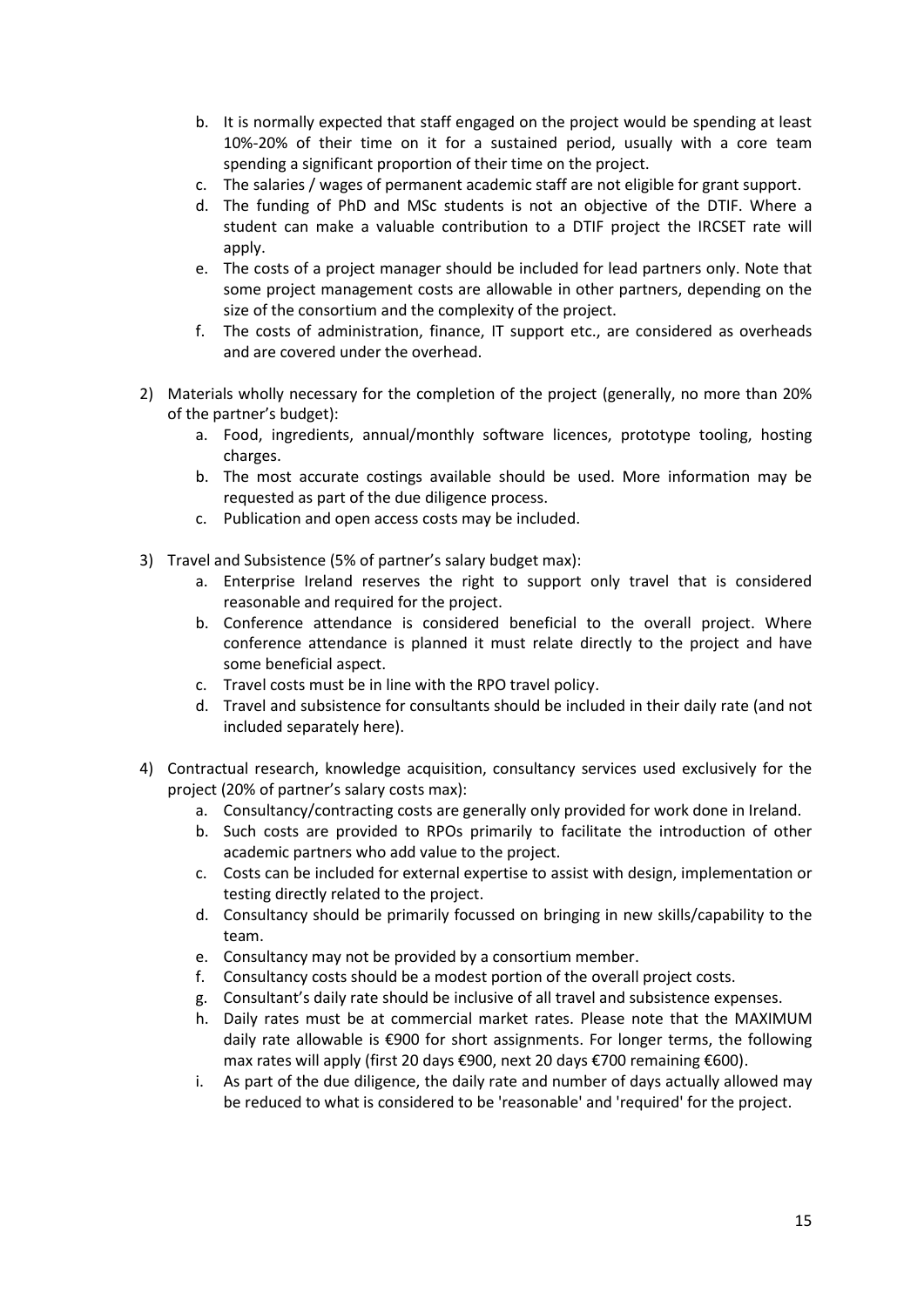**Note re Certification, Testing, Market Studies and Clinical Trial Costs: In general, these costs will not be supported in RPOs. In limited circumstances, and with the pre-approval of the DTIF team, some costs may be supported.**

- 5) Patent Costs for IP generated in the project:
	- A contribution to patenting costs relating to intellectual property established as a result of the work carried out as part of the project can be funded.
		- i. Costs relating to the preparation, filing and validating of a patent application are eligible as well as translation and other costs incurred in order to obtain the granting or validation of the right in other appropriate countries.
		- ii. Costs can only be incurred between the start and end date of the project.
		- iii. Grant aid for such IP protection is "ring fenced" and can only be claimed for this purpose.
		- iv. A maximum of €25,000 eligible expense will be allowed per RPO partner per project.
- 6) Capital Equipment Costs for Project R&D (tangible and intangible assets):
	- a. e.g. test equipment, one off software licences (perpetual licences), lab scale prototype lines, items not completely consumed by the R&D project.
	- b. Access to existing equipment if available in Ireland is preferred and access charges are an eligible cost. Applicants must demonstrate the case for new equipment before they can be charged to the DTIF grant.
- 7) Overheads:
	- a. RPO partners will be paid overheads at the rate of 30% of Modified Total Direct Costs excluding capital equipment as a contribution to indirect costs of the project (e.g. administration, finance, IT support etc.).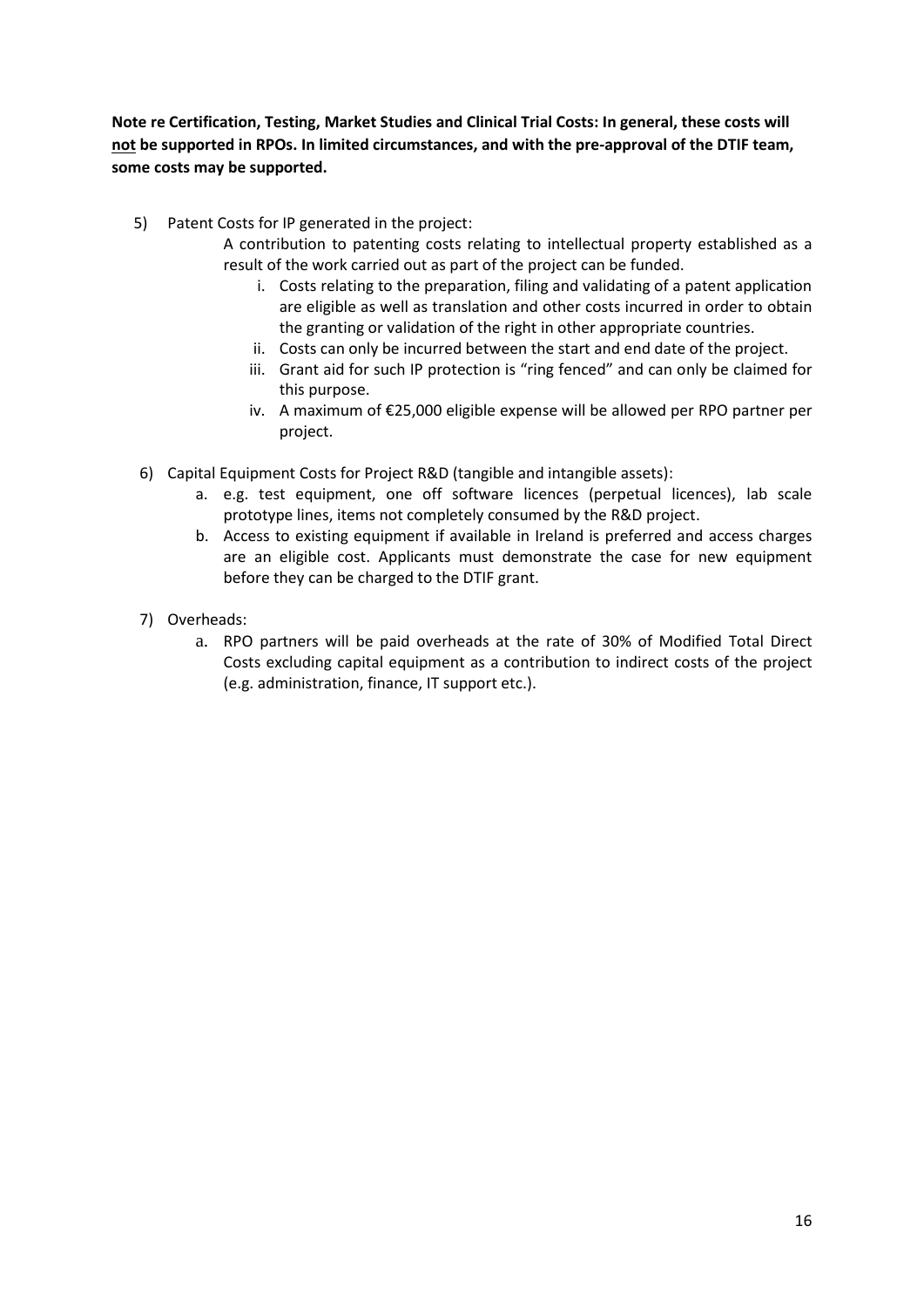## APPENDIX I - DEFINITIONS

#### <span id="page-16-0"></span>ADVANCED MANUFACTURING

Advanced manufacturing is the use of innovative technologies and methodologies in manufacturing operations in conjunction with ICT systems to enhance productivity, quality, flexibility, and responsiveness to the market. Two principal themes of Advanced Manufacturing are the digital transformation of manufacturing operations and sustainability in manufacturing.

#### SME

Small and medium-sized enterprises (SMEs) are defined in the EU recommendation 2003/361.

The main factors determining whether an enterprise is an SME are:

- 1. staff headcount
- 2. either turnover and/or balance sheet total.

| <b>Company category</b> | <b>Staff headcount</b> | Turnover   | <b>Balance sheet total</b> |
|-------------------------|------------------------|------------|----------------------------|
| Medium-sized            | 51-250                 | $≤$ € 50 m | ≤ € 43 m                   |
| Small                   | 11-50                  | $≤$ € 10 m | $≤$ € 10 m                 |
| Micro                   | $\leq 10$              | $≤$ € 2 m  | ≤£2m                       |

The European Commission's User Guide on the SME Definition is available [here.](https://eur-lex.europa.eu/legal-content/EN/TXT/?uri=CELEX:02014R0651-20170710) The User Guide states: "Meeting the staff headcount criterion is mandatory in order to be considered an SME. However, an enterprise may choose to meet either the turnover or the balance sheet total ceiling. It does not need to satisfy both requirements and may exceed one of them without impact on its SME status."

SME applicants should ensure that the company cannot be considered an Undertaking in Difficulty (see below) at time of application.

#### UNDERTAKING IN DIFFICULTY

All company applicants should ensure that the company cannot be considered an Undertaking in Difficulty (as defined in COMMISSION REGULATION (EU) No 651/2014 of 17 June 2014 declaring certain categories of aid compatible with the internal market in application of Articles 107 and 108 of the Treaty) at time of application.

'Undertaking in difficulty' means an undertaking in respect of which at least one of the following circumstances occurs:

(a) In the case of a limited liability company (other than an SME that has been in existence for less than three years or, for the purposes of eligibility for risk finance aid, an SME within 7 years from its first commercial sale that qualifies for risk finance investments following due diligence by the selected financial intermediary), where more than half of its subscribed share capital has disappeared as a result of accumulated losses. This is the case when deduction of accumulated losses from reserves (and all other elements generally considered as part of the own funds of the company) leads to a negative cumulative amount that exceeds half of the subscribed share capital. For the purposes of this provision, 'limited liability company' refers in particular to the types of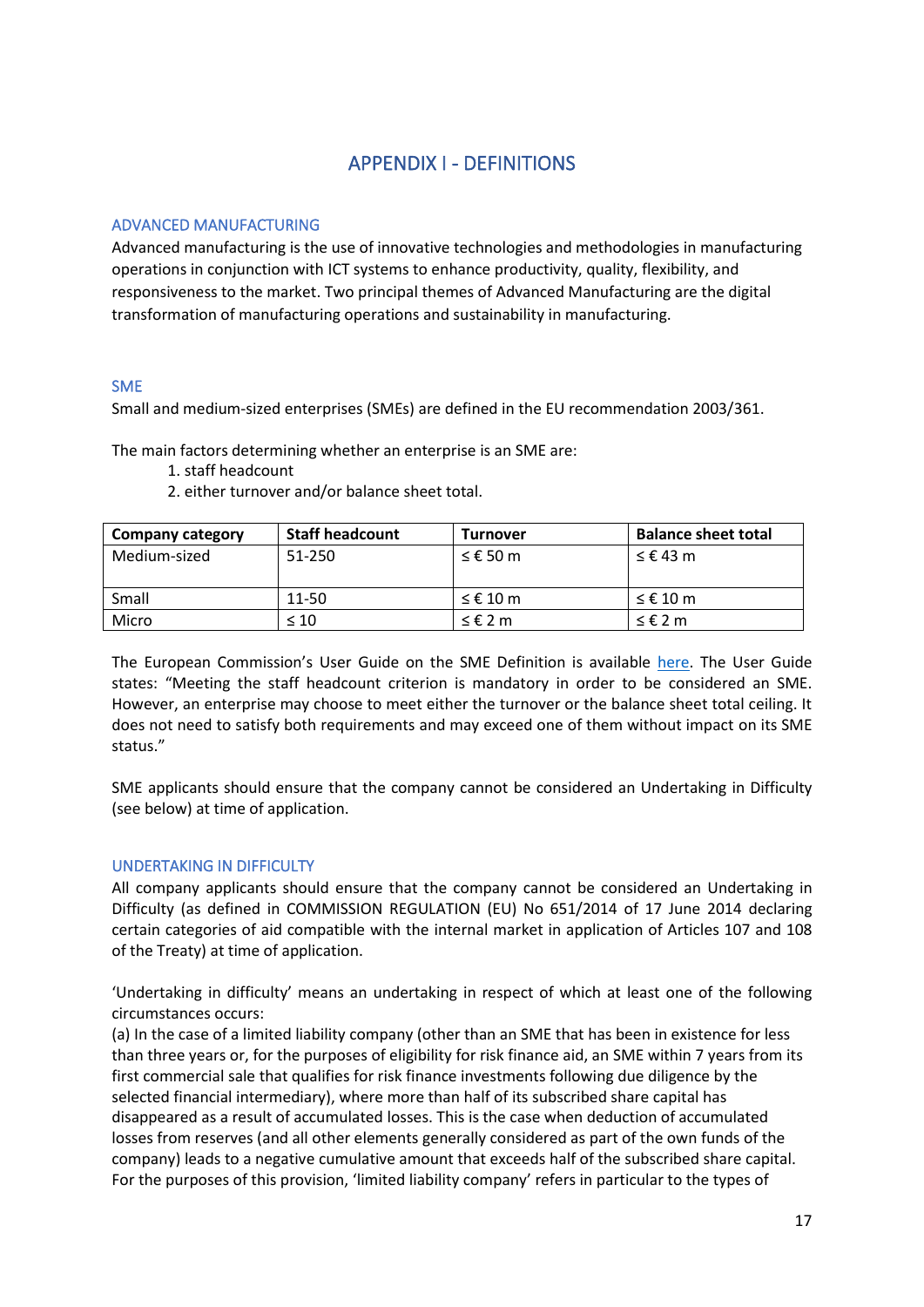company mentioned in Annex I of Directive 2013/34/EU ( 1 ) and 'share capital' includes, where relevant, any share premium.

(b) In the case of a company where at least some members have unlimited liability for the debt of the company (other than an SME that has been in existence for less than three years or, for the purposes of eligibility for risk finance aid, an SME within 7 years from its first commercial sale that qualifies for risk finance investments following due diligence by the selected financial intermediary), where more than half of its capital as shown in the company accounts has disappeared as a result of accumulated losses. For the purposes of this provision, 'a company where at least some members have unlimited liability for the debt of the company' refers in particular to the types of company mentioned in Annex II of Directive 2013/34/EU.

(c) Where the undertaking is subject to collective insolvency proceedings or fulfils the criteria under its domestic law for being placed in collective insolvency proceedings at the request of its creditors. (d) Where the undertaking has received rescue aid and has not yet reimbursed the loan or terminated the guarantee, or has received restructuring aid and is still subject to a restructuring plan.

(e) In the case of an undertaking that is not an SME, where, for the past two years:

- (1) the undertaking's book debt to equity ratio has been greater than 7,5 and
- (2) the undertaking's EBITDA interest coverage ratio has been below 1,0.

#### LEAD PARTNER

The Lead Partner means the party having submitted the Consortium Application on behalf of the consortium and having overall responsibility for project management structures. All individual partners retain full legal and financial responsibility for their own role within the collaboration.

#### FUNDAMENTAL RESEARCH

#### **As defined in Commission Regulation (EU) No 651/2014:**

Fundamental research, means experimental or theoretical work undertaken primarily to acquire new knowledge of the underlying foundations of phenomena and observable facts, without any direct practical application or use in view.

#### INDUSTRIAL RESEARCH

#### **As defined in Commission Regulation (EU) No 651/2014:**

Industrial research, means the planned research or critical investigation aimed at the acquisition of new knowledge and skills for developing new products, processes or services or for bringing about a significant improvement in existing products, processes or services. It comprises the creation of component parts of complex systems and may include the construction of prototypes in a laboratory environment or in an environment with simulated interfaces to existing systems as well as of pilot lines, when necessary for the industrial research and notably for generic technology validation.

#### EXPERIMENTAL DEVELOPMENT

#### **As defined in Commission Regulation (EU) No 651/2014:**

Experimental development, means the acquiring, combining, shaping and using existing scientific, technological, business and other relevant knowledge and skills for the purpose of producing plans and arrangements or designs for new, altered or improved products,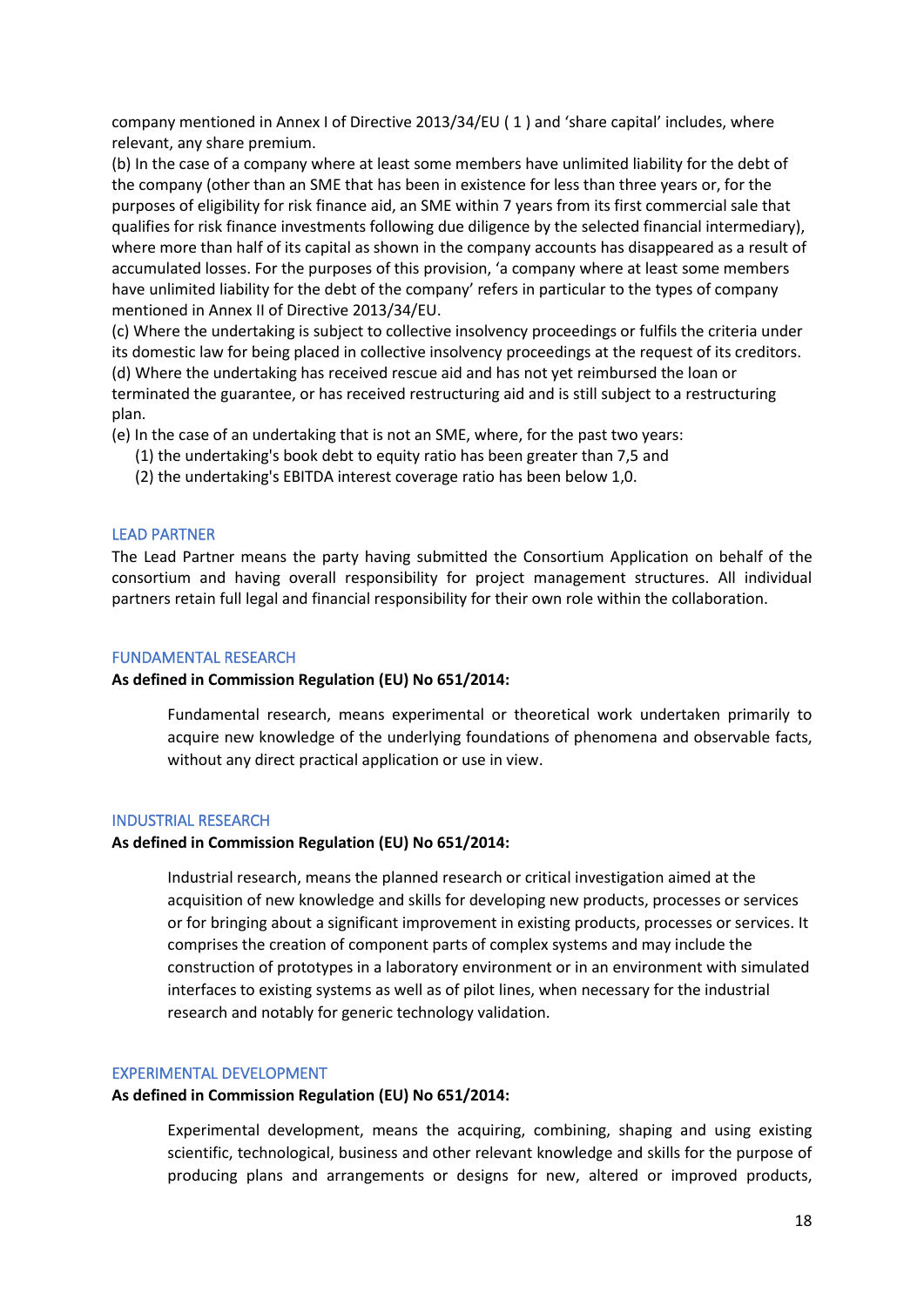processes or services. These may also include, for instance, other activities aiming at the conceptual definition, planning and documentation of new products, processes or services. The activities may comprise producing drafts, drawings, plans and other documentation, provided that they are not intended for commercial use.

The development of commercially usable prototypes and pilot projects is also included where the prototype is necessarily the final commercial product and where it is too expensive to produce for it to be used only for demonstration and validation purposes. In case of a subsequent commercial use of demonstration or pilot projects, any revenue generated from such use must be deducted from the eligible costs.

The experimental production and testing of products, processes and services shall also be eligible, provided that these cannot be used or transformed to be used in industrial applications or commercially. Experimental development shall not include routine or periodic changes made to products, production lines, manufacturing processes, existing services and other operations in progress, even if such changes may represent improvements.

#### ESTABLISHED MANUFACTURING COMPANY

A manufacturing company is a commercial entity involved in the production of physical products, materials, components through discrete or process manufacturing operations. Established means that the company has demonstrated operational manufacturing capacity, i.e., production of marketdriven or commercial products (discrete or process).

#### TECHNOLOGY READINESS LEVELS (TRL)

Projects submitted to the DTIF scheme are expected to be in the range of TRL levels 3 – 9 based on the descriptions below. Ideally the consortium should be capable of demonstrating how it will move from the current state of the art in TRL 3 to an actual system proven in operational environment.

- TRL 1 basic principles observed
- TRL 2 technology concept formulated
- **TRL 3 – experimental proof of concept**
- **TRL 4 – technology validated in laboratory**
- **TRL 5 – technology validated in relevant environment (industrially relevant environment in the case of key enabling technologies)**
- **TRL 6 – technology demonstrated in relevant environment (industrially relevant environment in the case of key enabling technologies)**
- **TRL 7 – system prototype demonstration in operational environment TRL 8 – system complete and qualified**
- **TRL 9 – actual system proven in operational environment (competitive manufacturing in the case of key enabling technologies or in space).**